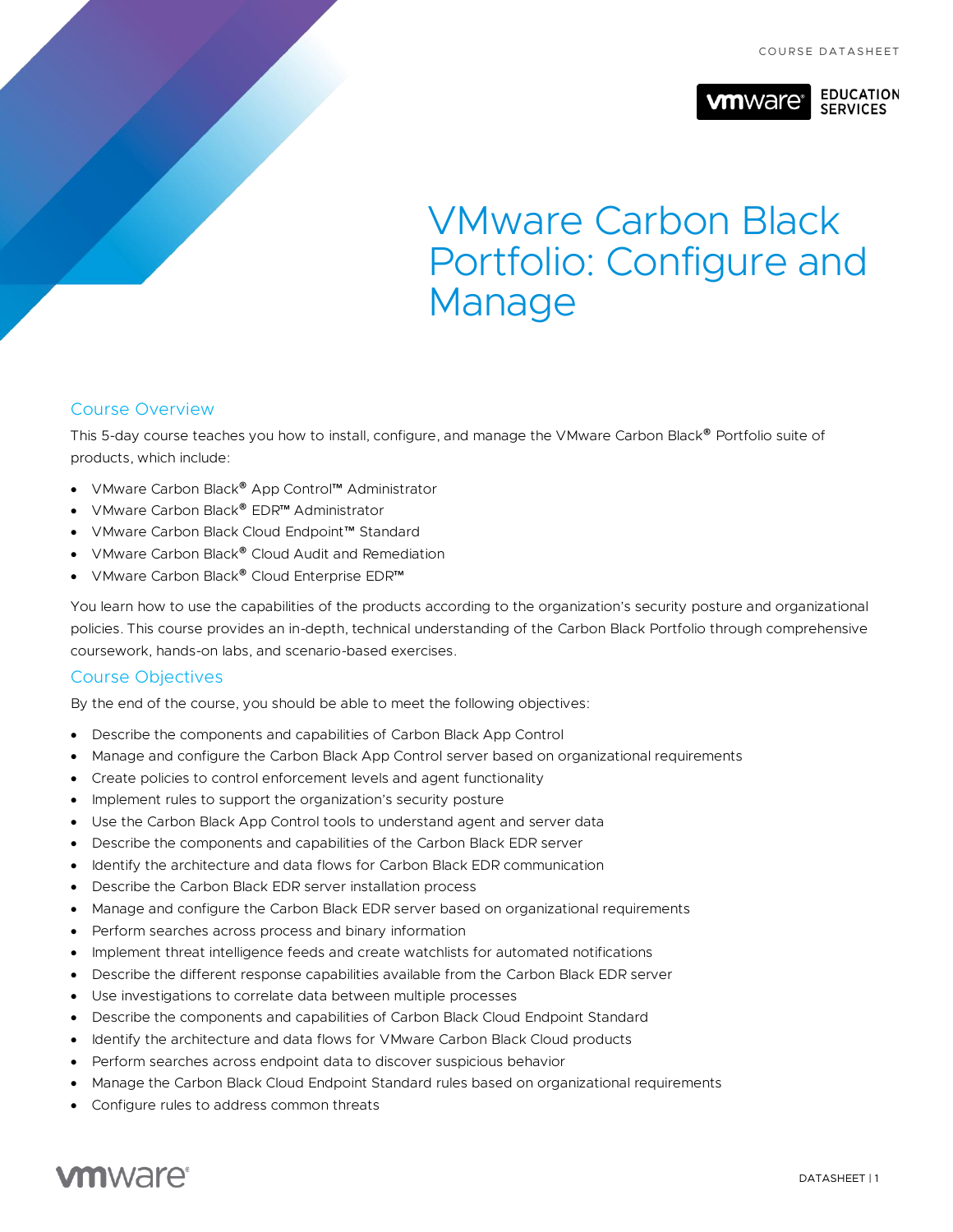- Evaluate the impact of rules on endpoints
- Process and respond to alerts
- Describe the different response capabilities available from VMware Carbon Black Cloud
- Describe the components and capabilities of Carbon Black Cloud Enterprise EDR
- Perform searches across endpoint data to discover suspicious behavior
- Manage watchlists to augment the functionality of Carbon Black Cloud Enterprise EDR
- Create custom watchlists to detect suspicious activity in your environment
- Describe the process for responding to alerts in Carbon Black Cloud Enterprise EDR
- Discover malicious activity within Carbon Black Cloud Enterprise EDR
- Describe the different response capabilities available from VMware Carbon Black Cloud
- Describe the components and capabilities of Carbon Black Cloud Audit and Remediation
- Describe the use case and functionality of recommended queries
- Achieve a basic knowledge of SQL
- Describe the elements of a SQL query
- Evaluate the filtering options for queries
- Perform basic SQL queries on endpoints
- Describe the different response capabilities available from VMware Carbon Black Cloud

# Target Audience

System administrators and security operations personnel (including analysts and managers)

#### **Prerequisites**

System administration experience on Microsoft Windows or Linux operating systems

# Course Delivery Options

- Classroom
- **Live Online**
- [Onsite](https://mylearn.vmware.com/mgrReg/plan.cfm?plan=38045&ui=www_edu)
- [On Demand](https://mylearn.vmware.com/mgrReg/plan.cfm?plan=39210&ui=www_edu)

#### Product Alignment

- VMware Carbon Black App Control
- VMware Carbon Black EDR
- VMware Carbon Black Cloud Endpoint Standard
- VMware Carbon Black Cloud Endpoint Advanced
- VMware Carbon Black Cloud Endpoint Enterprise
- VMware Carbon Black Cloud Audit and Remediation